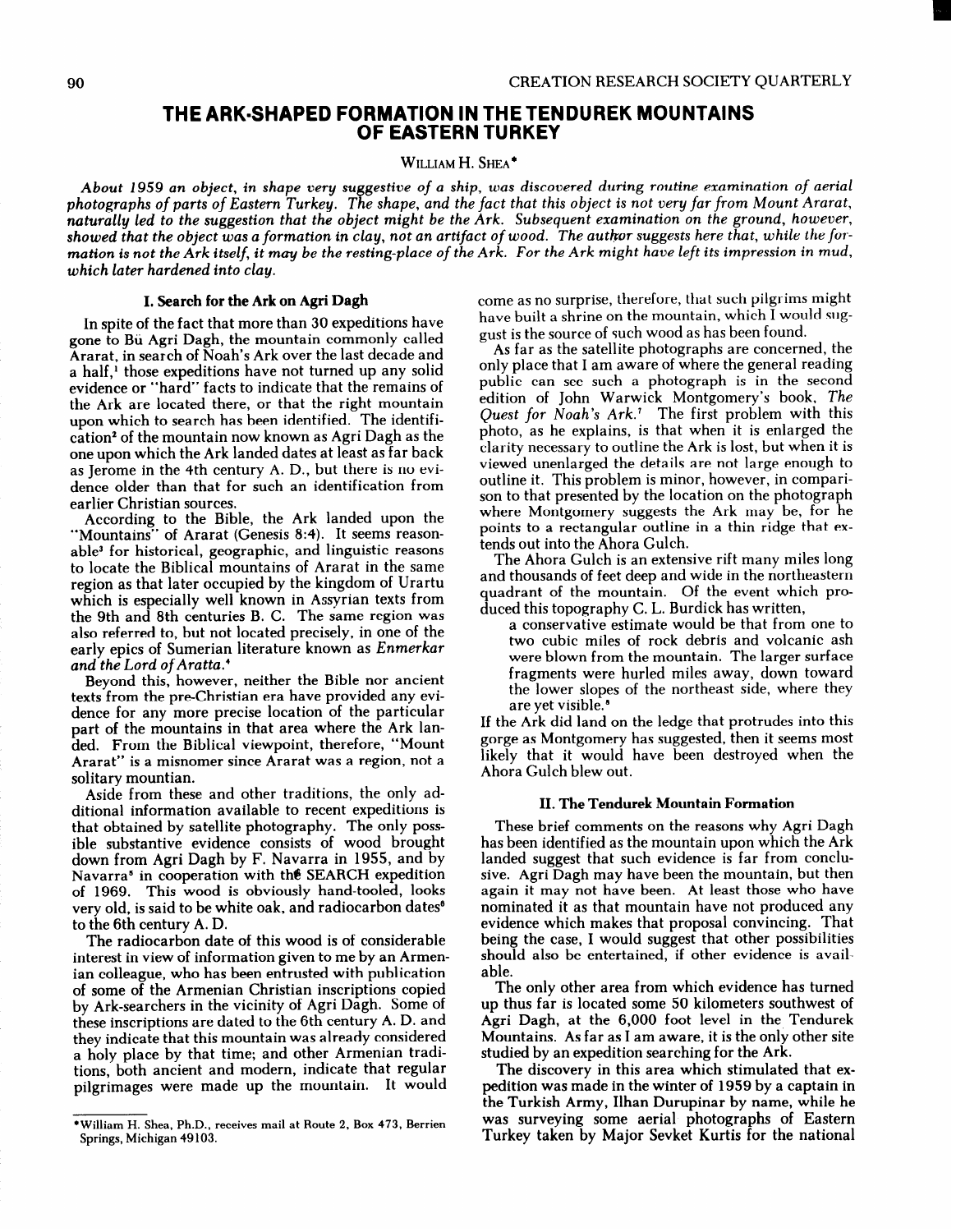#### VOLUME 13, SEPTEMBER, 1976 91

geodetic survey and NATO.<sup>9</sup> In surveying those films Durupinar noted an outline in a lava flow that looked remarkably like the outline of a ship. See Figure 1. When news of this find reached the United States, an expedition was organized to go to that site to examine it for the possibility that it might be the Ark. The expedition reached the area in the summer of 1960. It was determined that there were no archaeological artifacts whatsoever at the site.<sup>10</sup>

Since no *archaeological* evidence for the Ark or human artifacts were found there, the question arises as to whether this formation could be related to the Ark in some other way, i.e., as geological evidence instead. My first impression from looking at the aerial photograph of this formation in the summer of 1974 was that it might be a lava mold or cast of the Ark, similar to tree molds, etc. found in Hawaii and in other volcanic areas. At that time an acquaintance of mine put me in touch with Dr. C. L. Burdick who had visited this site in 1973; and he was kind enough to supply me with some information about it. The idea that this might be a lava mold of the Ark was quickly dispelled by the information that although this formation lay in a lava field it was:

. . . not lava at all, but hardened clay carried down by a stream. This was in a volcanic area, however; and apparently an earth fault or fracture opened up, some few hundred feet in length; and up through this fracture magma forced its way through the hardened clay, raising up a body of clay about 550 feet in length and 175 feet in width along the body of the extrusion. At the ends of the extrusion the clay formed a pointed shape like a ship.

The clay side of the "ship" was about 50 feet above the wash from which it arose, leaving deep fissures between the "ship" and the surrounding clay bottom of the arroyo or gulch. The clay carried small rocks embedded in the clay sides of the "ship". Along the center of the "deck" was the raised body of the granitic or rhyolitic intrusion. The whole thing was a remarkable freak of nature.<sup>11</sup>

Upon further inquiry Dr. Burdick informed me,

It is indeed a very strange phenomenon. From the air it could look like a ship, designed for speed like the Queen Mary . . . . .

There is nothing about the clay and rock extrusive to suggest a mold. The "ship" extrusion has broken away from the surrounding clay beds and left a two foot crevasse that one could fall into very easily if he were careless. There are no wood or ship impressions of a mold or cast. I suppose the pressure of the rising magma caused the fracture in the rock below allowing the molten magma to rise, forcing the hardened clay above it to rise also. This must have been very recent, far more recent than the time of the flood, else the crevasses along the side of the rising mass would have been filled in with sediment . . . . . .

This ship-like shape appears to be due to the length and shape of the earth fracture or fault through which the magma rose, rather than because of the actual presence of the Ark itself.<sup>12</sup>

The clay composition of this formation raises the question, what kind of surface did the Ark land upon?





**Figure 1. The upper part is an aerial view of the formation in the Tendurek Mountains. The circle, of course, was added to the picture to point out the formation.**

**The lower part is an enlargement of the picture, showing the formation in greater detail. This is a LIFE magazine photo, used by permission of Camera Press, Ltd.**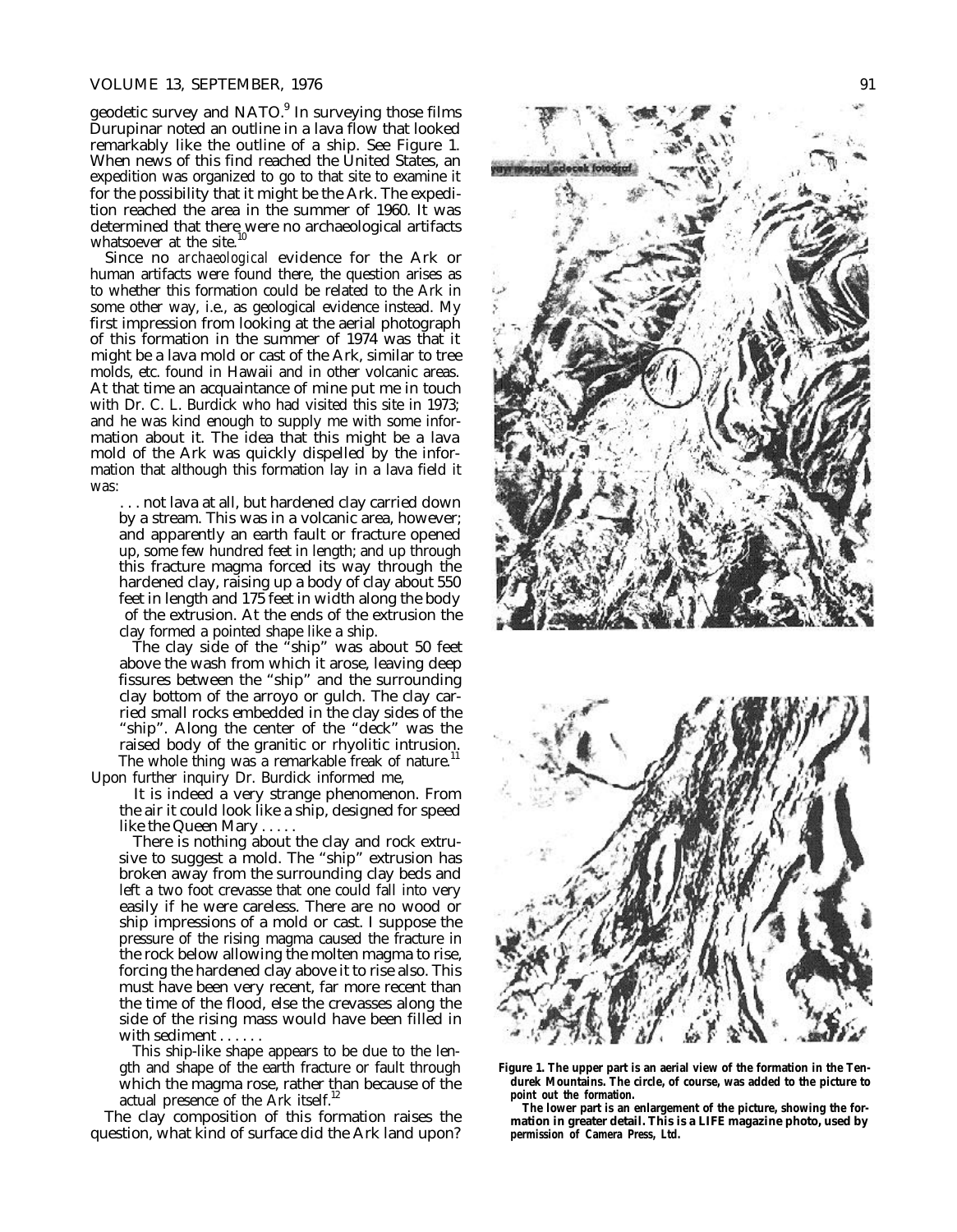Regardless of what type of rock underlay that surface, it seems likely that the surface that overlay that rock consisted of mud at the time the Ark landed there. This is suggested by the lengthy interval between when the Ark landed and when Noah disembarked, and by the reference in Genesis 8: 13 to the drying of the face of the ground where Noah looked. Had the Ark landed in an area of bare rock not overlaid with mud there would have been no need to have delayed departure from the Ark for so long a time while the face of the ground dried up.

If we looked for the mud into which Noah's Ark settled, what form might we find it in today? Other possibilities might be proposed, but I would suggest that the clay of which this formation in the Tendurek Mountains is composed would be what I would expect. What has been studied then is not the Ark but the mud, now solidified into clay, into which the Ark may have settled. This would explain not only the composition of the formation but also its shape.

One need not be an expert in geology, archaeology, or nautical engineering to see that the outline in the photograph above obviously resembles that of the hull of a ship. This was what brought it to Ilhan Durupinar's attention, this was what caused some commotion when the aerial photograph of it was published in Life magazine, and this was what led to the 1960 expedition that went to examine it.

The expert in aerial photogrammetry from Ohio State Univesity who read the film said of it before going to the field with the expedition, "I have no doubt at all that this object is a ship. In my entire career I have never seen an object like this on a stereo photo."<sup>13</sup> This formation certainly does have the outline of the hull of a ship, which is a fact that no one has denied; and even Dr. Burdick, who visited the site but does not relate it to the Ark, was impressed with some of its ship-like characteristics, i.e., a prow "like the Queen Mary".

The logical question that stems from this is, if this is the place where the Ark landed, then where is the Ark? Aerial photographs of this area taken in 1959 show that this formation lies in a lava flow, and this interpretation has been confirmed by surface observation since that time. The answer to this question seems rather evident, therefore, since a ship constructed of wood in such a situation would have burned.

According to the temperatures sampled at active volcanoes and laboratory experimentation, erupting magmas generally reach about 1000 °C., or approximately 2000 "F. While the wood of the Ark might have been more resistant to heat than modern woods, there does not appear to be any doubt that it would have burned when surrounded by such a flow.

In view of the hypothesis that wood may have burned here the soil that lies within the confines of the walls of this "ship" is of some interest. According to the color photograph supplied me of that area, the soil there looks quite gray. This may not at first appear remarkable because it does not contrast with the surrounding lava field. On the other hand, the color photograph of the outside of this clay wall above the crevasse around its base shows a rather brown color mixed with the red of some iron oxides, as a geologist has pointed out to me.

One might suggest, therefore, that the gray color of the soil inside this formation may be significant and that the color could be an indication that the soil contains considerable ash. In addition, a member of the 1960 expedition to this site told me that it appeared to him that the soil within those walls had a particular greenish hue. If this observation is correct, it would be of interest to see whether that soil contains any evidence for the presence of algae or chlorine-containing compounds.

## III. The Alternative Interpretation

The principal alternative interpretation of this formation to the one proposed here is the one proposed by Dr. Burdick. His interpretation is that the clay which hardened here was first carried down by a stream and then it was uplifted by magma that came up through a fracture in the earth located directly beneath it. This explanation breaks down into two causative forces, the stream that laid the clay down and the magma that lifted it up. Taking the last point first, it still is open to question whether the lava surrounding this formation came out from a fracture under it or was part of a more general flow in the area.

This suggestion was based upon surface observations alone but the aerial photographs of the area demonstrate the direction of flow of the lava in the field in which this formation lies. It seems more likely to me that the lava surrounding it was part of a large flow that passed through this area, hence its appearance as a ship caught in a stream in the aerial photograph.

The more important part of this problem is not how this formation was uplifted, but how it was laid down. According to either of the two hypotheses under discussion it was laid down by water, either as the bed of a stream or as a bed for the Ark as the waters of the Flood receded. Since the stream-laid interpretation is under consideration here the question is, is there evidence to indicate that a stream was responsible for depositing the clay in this formation? It does not seem to me that the geologists who proposed that this formation was laid down by a stream or those who have accepted that interpretation have spelled out the logical consequences of that interpretation.

Any basin that is 500 feet long, 150 feet wide, 20 feet deep, and is oval or tear-drop in shape is no ordinary bed of a stream. In fact, it is not the bed of a stream at all. Rather, it would have to be the collecting basin for such a stream, i.e., it would be the bed of a pond or small lake into which that stream drained. In that case the inlet to it must have been the sharper upper end or "bow", and the rounded lower end or "stern" must have been the most dependant part of the collecting basin that prevented outflow from it.

There are some problems with this interpretation. The greatest problem with it probably is that no attempt has been made to identify the bed of the stream that supposedly fed this basin and it does not show up in the aerial photographs. From the standpoint of the aerial photographs, this formation is a very solitary phenomenon, The geologist who visited this formation described it as having broken away from clay beds which lay in an arroyo or gulch. Whether those clay beds provide evidence for the bed of the stream which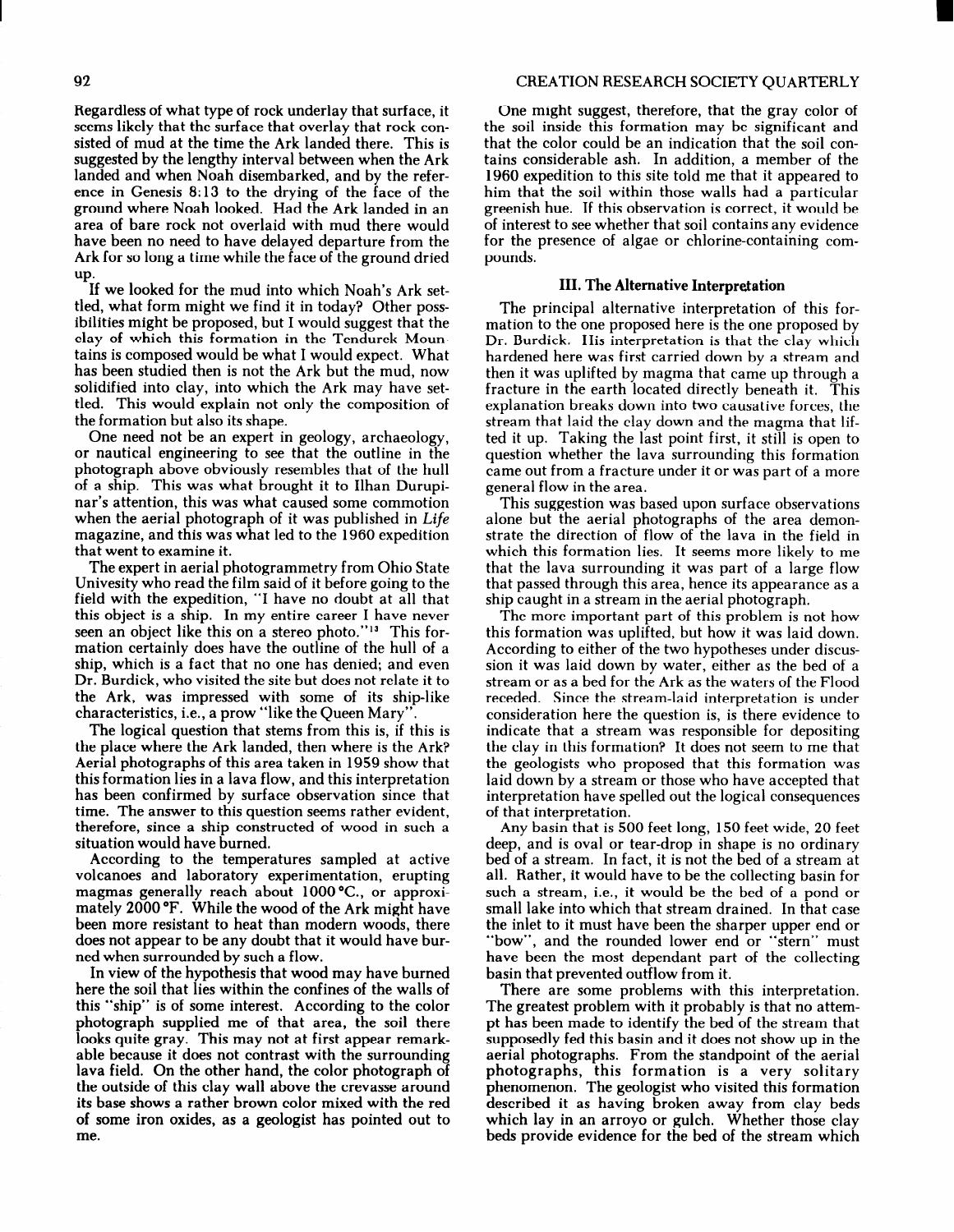# VOLUME 13, SEPTEMBER, 1976 93

fed this formation remains to be seen since such evidence has not been described in detail.

One member of the 1960 expedition has told me that he saw no evidence for such a drainage system. Perhaps it has been covered by lava or is no longer recognizable due to erosion. On the other hand, maybe this formation was not formed by a stream and such characteristics of drainage as are present in that arroyo or gulch were formed subsequent to the time this depression was made. Only clarification through field study can settle this matter.

A corollary to this problem is the question of why the bed of this pond or lake was lifted alone without any contiguous portion of the connecting stream bed being lifted with it. There is also the question of how this depression could have been formed by a stream flowing down a slope of  $11.5$ °, the current angle of incline according to measurement.14 Perhaps the pitch of this portion of the slope was less steep before it was lifted. It is also curious that this stream just happened to form a basin the length of the Ark and with the outline of the hull of a ship. Considering these problems with this interpretation it is not surprising that Dr. Burdick referred to it as a "very strange phenomenon" and a "remarkable freak of nature" at the same time that he proposed it was laid down by a stream.

#### IV. Measurements

Along with the ship-like appearance of this formation, striking features are the measurements. The first estimate of the professor of photogrammetry who studied the photographs in 1960 was that it was about 150 meters in length. He subsequently refined his measurements from the photographs to state that the object was 500 feet in length with a width of 160 feet and reached a height of 20 feet in some places. His plans that appear in R. Noorbergen's book, The Ark File, are given in meters,  $150 \times 48 \times 7$  respectively.<sup>15</sup> In his discussion of the activities of the expedition Noorbergen does not cite the specific measurements they took in the field but he does quote the same expert in photogrammetry as stating in their press release, "our measurements in the field verify our laboratory findings".15 (See also page 128 of the reference.)

Genesis 6: 15 gives the measurements of Noah's Ark as  $300 \times 50 \times 30$  in terms of cubits. The possibility that these measurements were made using a longer antediluvian cubit cannot be entirely ruled out, but in view of the context of the post-diluvian cubits employed elsewhere in the Pentateuch it seems more likely that a postdiluvian cubit was intended. If these Biblical measurements represent translations into any of the known postdiluvian cubits, then the 300-cubit length of Noah's Ark and the 150-meter length of this formation correspond in an impressively close degree.

Assuming a Mosaic authorship for these measuremenments probably would indicate that they were given in terms of the Egyptian cubit of 20.6 inches rather than the shorter Mesopotamian cubit. An Ark of 300 Egyptian cubits would have exceeded the more precise measurement of 500 feet for this formation from the aerial photographs by 16 feet, and if the bow and stern of the Ark were inclined rather than perpendicular they could have projected beyond this SOO-foot form. Since minor variables are involved in both figures they should not be pressed too far, but even allowing for such variables it is obvious that the correspondence between the two is very close.

Other details should also be compared between the two. The walls of this formation reach only half as high at their highest point as the sides of Noah's Ark according to the Biblical 30 cubits, but one need not expect that the mud, into which the Ark settled, reached as high as the gunwales or deck. H. M. Morris suggests on the basis of Genesis 7:20 that the draft of the Ark may have been 15 cubits.<sup>16</sup> If there is some merit to that suggestion, then this figure would fit reasonably well with what has been found here, although one need not expect the Ark to have sunk so deep in mud as it did in water.

Weathering through the years certainly has reduced the height of the walls of this formation. Aside from the rather obvious differentiation between the bow and stern in these walls, there is also the gap in one side of the formation just forward of "midships". This could be compared to the entrance in the side of the Ark referred to in Genesis 6: 16 if a gangplank or something similar was let down such that an imprint was left.

The breadth of the two objects under comparison here is another matter. The SO-meter breadth for the widest distance between the clay walls of this formation in Turkey is wider than one would expect from the 50 cubits in the Bible. As far as I am aware, there are no textual variants in the different Bible manuscripts to explain such a difference. One might suggest, therefore, that if this formation is related to the Ark, then a variant for this figure was introduced into the text early in the course of transmission, similar to those variants for some of the other numbers in the Old Testament, which some believe can be found.

However, this textual problem might be resolved, from the standpoint of nautical engineering the wider the Ark the better, it would seem. In essence, this shiplike formation in the Tendurek Mountains is the same length as Noah's Ark, but it is twice as wide at its widest point as the figure given in the Bible for the breadth of the Ark. The stability of a vessel in stormy seas is basically a function of the relationship of breadth to height more than length, in conjunction with the weight and distribution of the cargo.<sup>17</sup>

In other words, the most important single measurement for a ship's stability in stormy seas is breadth, and the wider the ship the more stable it should be. Thus a ship built along the lines of this formation would have been even more stable than one 50 cubits wide and 30 cubits high, which was quite stable already according to Morris' calculations.18

The 6: 1 ratio for the length to breadth of Noah's Ark in the Bible has been compared favorably with that of modern ships. It should be remembered, however, that modern ships are designed to be propelled through the water and, generally speaking, the faster the better within certain limits. The Ark, on the other hand was prepared for the purpose of floating on the waters of the Flood in order to insure the safety and survival of the passengers.

While the 3: 1 ratio of the formation in the Tendurek Mountains might have produced more drag in a ship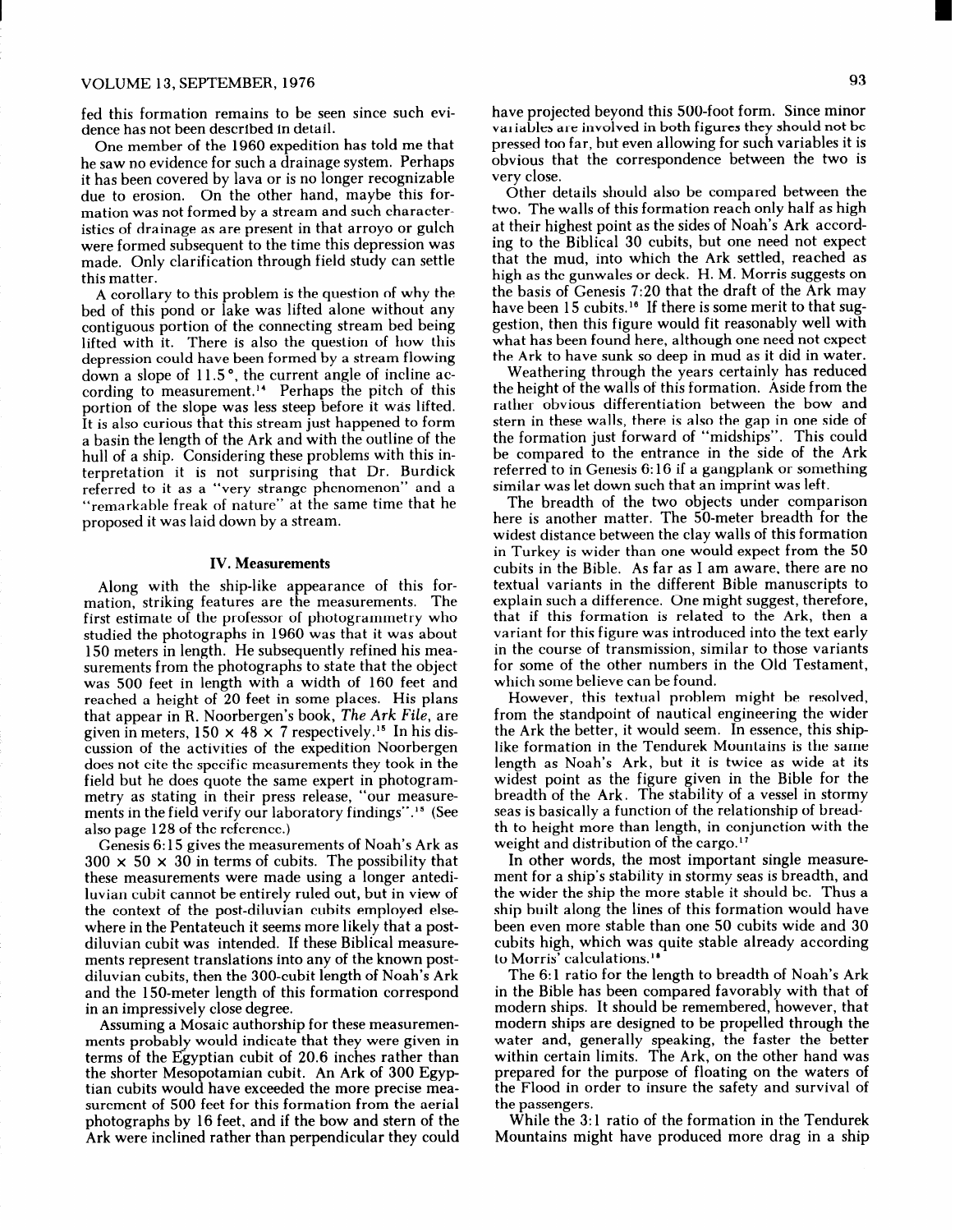#### VI. Conclusion

A review of the results accomplished in the field by those who have been searching for the Ark on Agri Dagh indicates that searchers have not yet produced any evidence for the presence of the remains of the Ark there. Since the identification of the mountain upon which the Ark landed still is in question, any evidence from the general area, not just that one mountain, should be carefully scrutinized. Under the influence of accounts related by a few elderly Armenians and Russians, all of whom are now dead, Ark-searchers have been looking only for the Ark, or a sizeable portion thereof readily recognizeable as the Ark.

Given the volcanic nature of the area involved and the ravages of the elements in the course of time, however, that may be placing too high a demand upon the evidence for the Ark that one might expect from the field. Not only should other locations be considered, therefore, but other types of evidence should also be taken into account.

If the scope of the search for the Ark is widened thus, then the ship-shaped formation in the Tendurek Mountains ranks as the only undisputed evidence that has ever been found in the Middle East thus far that could possibly be related to the Ark, My approach to the interpretation of this formation is admittedly simplistic. Any object that obviously resembles the outline of a ship, that corresponds very closely to the length of the Ark given in the Bible, and that certainly is located in the Biblical mountians of Ararat should be given serious study for the possibility that it may be related to the Ark.

Is the Tendurek formation then, as has been suggested above, a mold or cast of the Ark? The answer to this question must eventually be "yes" or "no", but those answers may be qualified by the kinds of evidence that can be obtained to substantiate them. Logic extends the possibilities here to four:

1) This formation may not be related to the Ark, but there may not be adequate evidence from the field to substantiate that interpretation.

2) This formation may not be related to the Ark, and there may be adequate evidence from the field to substantiate that interpretation.

3) This formation may be related to the Ark, but there may not be adequate evidence from the field to substantiate that interpretation.

4) This formation may be related to the Ark, and there may be adequate evidence from the field to substantiate that interpretation.

The range of these possibilities supports the suggestion of ScF who wrote: "This site needs to be studied in much greater detail by archaeologists and geologists who would be able to take sufficient time to get some definitive data." As far as obtaining that data is concerned, one might contrast the situation here with that involved in exploring Agri Dagh.

The Tendureck Mountain site is much more accessible and therefore less expensive to study; it does not carry

propelled through the water at a reasonable rate of speed, it would have been superior for the simple purpose of flotation. Not only would such a design have been more stable, but it probably would also have accomodated a larger volume of animals and food for them.

### V. Criticisms

Through the kind office of one of my colleagues, the preceding draft of this study and three photographs of the formation (one aerial, one inside surface, and one outside surface) were submitted to three geologists, two paleontologists, and one geophysicist. I have benefited by their criticisms and some of the information from their comments has already been incorporated in what has been written above.

But I would like to review briefly their other criticisms, and for this purpose I have chosen to designate them simply as ScA, (Scientist A), ScB (Scientist B), etc. ScA said-my suggestion did not make good geological sense to him and he followed the stream-laid interpretation of the formation proposed by Dr. Burdick.<sup>19</sup> He also appears to be of the opinion that the mud into which the Ark settled should now be actual rock and not clay.

ScB also gave a negative evaluation of my proposal, largely because he is strongly of the opinion that the Ark was rectangular in shape; but that is far from certain from the text. ScC did not offer an interpretation of the formation, but he did think that both Agri Dagh and Tendurek were unlikely landing spots for the Ark because of where they would fit in a flood model as volcanic mountains.

Both ScC and ScD think that carrying the search for the Ark to 14,000 feet of elevation (Agri Dagh) or even 6,000 feet (Tendurek) is looking for it too high. ScE said he did not feel there was adequate evidence to make a decision upon the nature of this formation without further first-hand examination of it. ScF concurred that "this could be the mold of a ship, namely Noah's Ark; that the wood could have been destroyed by fire or decayed until no evidence is now available; and that the natural or geological interpretations for this phenom non at present appear strange and 'unnatural' ".\*O

He still held out the other possibility, however, that this formation might have been created by stream action: "It may be that actual observations would indicate that stream action is an unreasonable explanation. However, based on what little data we have we cannot rule out stream action as a possibility."

In summary then, of the six evaluations received two were negative, one specifically so as far as the nature of the formation was concerned, three were neutral to the extent that they did not wish to make any judgement upon the nature of this formation without more detailed information about it, and one was sufficiently positive to concur with the idea that this might be a mold of the Ark, although he held out that it could also be something else.

Since five out of six of those who responded did not feel there was sufficient evidence currently available upon which to make a judgement of whether this formation relates to the Ark or not, it seems reasonable to